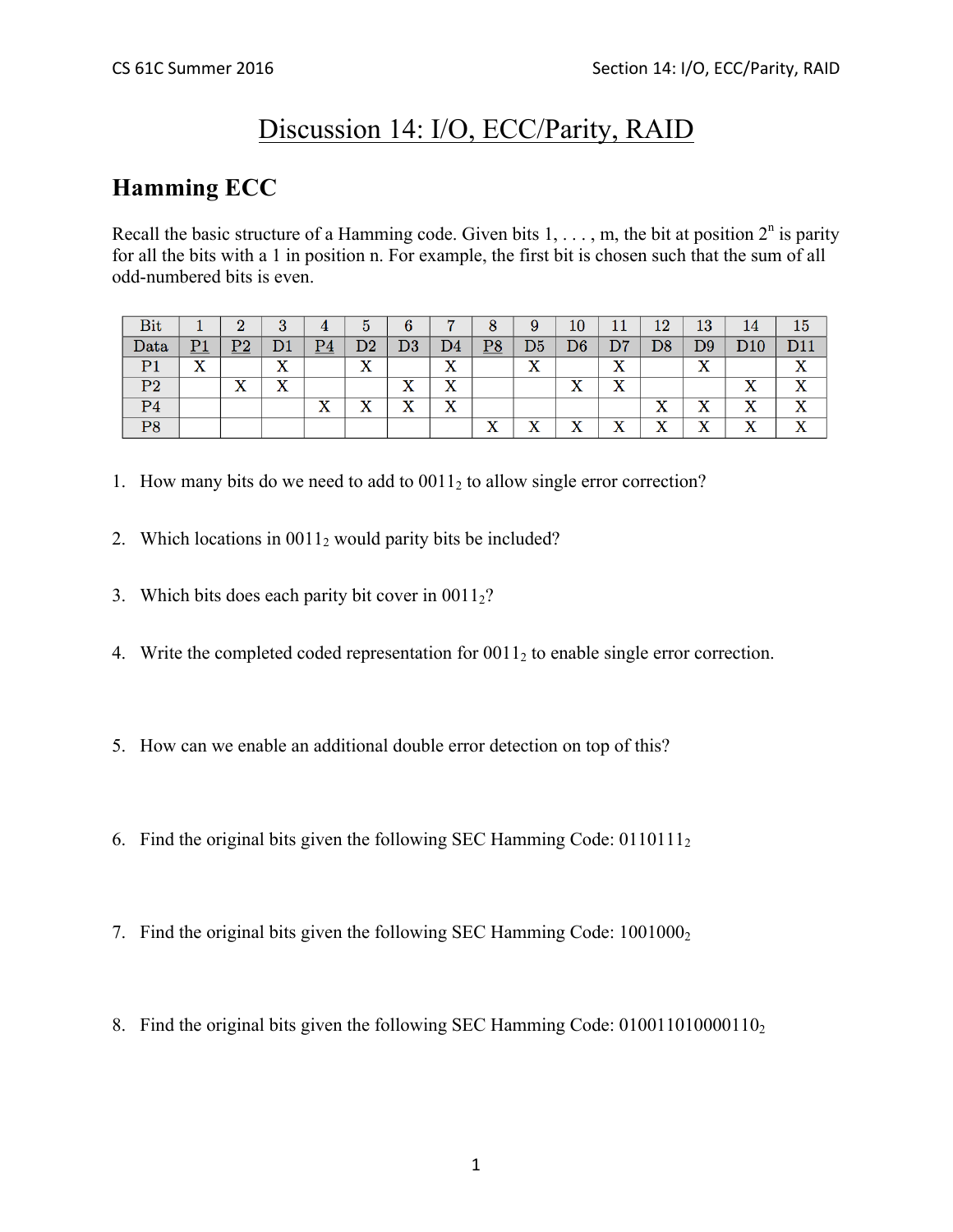## **RAID**

Fill out the following table:

|                   | Configuration | Pro / Good for | Con / Bad for |
|-------------------|---------------|----------------|---------------|
| RAID <sub>0</sub> |               |                |               |
|                   |               |                |               |
|                   |               |                |               |
| RAID 1            |               |                |               |
|                   |               |                |               |
|                   |               |                |               |
| RAID <sub>4</sub> |               |                |               |
|                   |               |                |               |
| RAID 5            |               |                |               |
|                   |               |                |               |
|                   |               |                |               |
|                   |               |                |               |

**Note:** RAID 2 and 3 are conceptually the same as RAID 4, but with bit-striping and bytestriping instead.